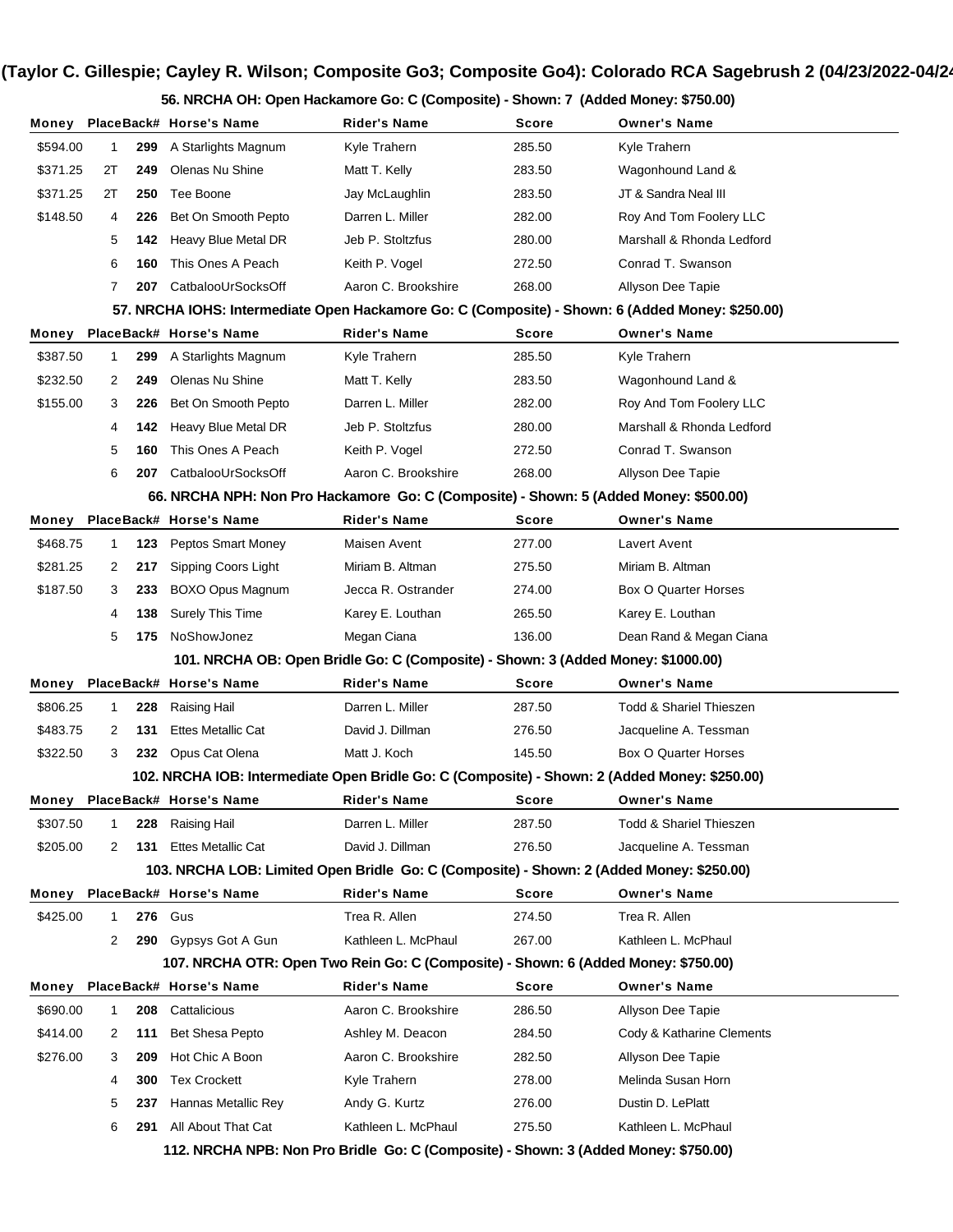| Money    |                                                                                                   |     | PlaceBack# Horse's Name                                                                       | Rider's Name                                                        | Score  | <b>Owner's Name</b>            |  |  |
|----------|---------------------------------------------------------------------------------------------------|-----|-----------------------------------------------------------------------------------------------|---------------------------------------------------------------------|--------|--------------------------------|--|--|
| \$639.00 | $\mathbf{1}$                                                                                      | 232 | Opus Cat Olena                                                                                | Jecca R. Ostrander                                                  | 286.50 | <b>Box O Quarter Horses</b>    |  |  |
| \$426.00 | 2                                                                                                 | 298 | Gotta Smoker                                                                                  | Nicole M. Westfall                                                  | 280.50 | Desiree Or Jeff Westfall       |  |  |
|          | 3                                                                                                 | 176 | <b>Blues Wright On</b>                                                                        | Megan Ciana                                                         | 279.00 | Megan Ciana                    |  |  |
|          | 113. NRCHA INPB: Intermediate Non Pro Bridle Go: C (Composite) - Shown: 6 (Added Money: \$250.00) |     |                                                                                               |                                                                     |        |                                |  |  |
| Money    |                                                                                                   |     | PlaceBack# Horse's Name                                                                       | Rider's Name                                                        | Score  | <b>Owner's Name</b>            |  |  |
| \$345.00 | $\mathbf{1}$                                                                                      | 223 | LooksLikeLuckToMe                                                                             | Landri Lisac                                                        | 289.00 | Timothy & Katherine Miller     |  |  |
| \$258.75 | 2                                                                                                 | 232 | Opus Cat Olena                                                                                | Jecca R. Ostrander                                                  | 286.50 | Box O Quarter Horses           |  |  |
| \$172.50 | 3                                                                                                 | 222 | Cat Walks Into A Bar                                                                          | Landri Lisac                                                        | 284.00 | Landri Lisac                   |  |  |
| \$86.25  | 4                                                                                                 | 176 | <b>Blues Wright On</b>                                                                        | Megan Ciana                                                         | 279.00 | Megan Ciana                    |  |  |
|          | 5                                                                                                 | 171 | Wired On Pepto                                                                                | Alison A. Brantley                                                  | 272.50 | Alison A. Brantley             |  |  |
|          | 6                                                                                                 | 285 | Dry Blue Grass                                                                                | Linda K. Field                                                      | 266.00 | Linda K. Field                 |  |  |
|          |                                                                                                   |     | 114. NRCHA LNPB: Limited Non Pro Bridle Go: C (Composite) - Shown: 11 (Added Money: \$250.00) |                                                                     |        |                                |  |  |
| Money    |                                                                                                   |     | PlaceBack# Horse's Name                                                                       | Rider's Name                                                        | Score  | <b>Owner's Name</b>            |  |  |
| \$327.00 | 1                                                                                                 | 223 | LooksLikeLuckToMe                                                                             | Landri Lisac                                                        | 289.00 | Timothy & Katherine Miller     |  |  |
| \$272.50 | 2                                                                                                 | 222 | Cat Walks Into A Bar                                                                          | Landri Lisac                                                        | 284.00 | Landri Lisac                   |  |  |
| \$190.75 | 3Т                                                                                                | 119 | Wright On Hickory                                                                             | <b>Bonnie Wheatley</b>                                              | 282.50 | Bonnie & Scot Wheatley         |  |  |
| \$190.75 | ЗT                                                                                                | 192 | Miss Chic Dun It                                                                              | Laura M. Bell                                                       | 282.50 | Laura M. Bell/David I. Beckett |  |  |
| \$109.00 | 5                                                                                                 | 152 | Woo Hoo Sue                                                                                   | Breanne N. Faris                                                    | 281.00 | Jody L. Faris                  |  |  |
|          | 6                                                                                                 | 176 | Blues Wright On                                                                               | Megan Ciana                                                         | 279.00 | Megan Ciana                    |  |  |
|          | 7                                                                                                 | 171 | Wired On Pepto                                                                                | Alison A. Brantley                                                  | 272.50 | Alison A. Brantley             |  |  |
|          | 8                                                                                                 | 285 | Dry Blue Grass                                                                                | Linda K. Field                                                      | 266.00 | Linda K. Field                 |  |  |
|          | 9                                                                                                 | 219 | Wright On Senorita                                                                            | Dana W. Stephenson                                                  | 248.50 | Dana W. Stephenson             |  |  |
|          | 10                                                                                                | 117 | Runninouttaboonlight                                                                          | Cory R. Noles                                                       | 130.00 | Cory R. Noles                  |  |  |
|          | 11                                                                                                | 149 | Yellow Not Dun                                                                                | Stephanie Dieck                                                     | 124.00 | Stephanie Dieck                |  |  |
|          |                                                                                                   |     |                                                                                               | 115. NRCHA SNPB: Select Non Pro Bridle Go: C (Composite) - Shown: 3 |        |                                |  |  |
| Money    |                                                                                                   |     | PlaceBack# Horse's Name                                                                       | <b>Rider's Name</b>                                                 | Score  | <b>Owner's Name</b>            |  |  |
| \$120.00 | $\mathbf{1}$                                                                                      | 232 | Opus Cat Olena                                                                                | Jecca R. Ostrander                                                  | 286.50 | <b>Box O Quarter Horses</b>    |  |  |
| \$80.00  | 2                                                                                                 | 171 | Wired On Pepto                                                                                | Alison A. Brantley                                                  | 272.50 | Alison A. Brantley             |  |  |
|          | 3                                                                                                 | 285 | Dry Blue Grass                                                                                | Linda K. Field                                                      | 266.00 | Linda K. Field                 |  |  |
|          | 116. NRCHA NPTR: Non Pro Two Rein Go: C (Composite) - Shown: 3 (Added Money: \$250.00)            |     |                                                                                               |                                                                     |        |                                |  |  |
| Money    |                                                                                                   |     | PlaceBack# Horse's Name                                                                       | <b>Rider's Name</b>                                                 | Score  | <b>Owner's Name</b>            |  |  |
| \$307.50 | 1                                                                                                 | 221 | Seven S Tuff Boots                                                                            | Meg E. Ralston                                                      | 288.50 | Meg E. Ralston                 |  |  |
| \$205.00 | 2                                                                                                 | 182 | <b>Glamour Royallty</b>                                                                       | Kristy Kay Miller                                                   | 286.00 | Kristy Kay Miller              |  |  |
|          | 3                                                                                                 | 218 | Spending The Chex                                                                             | Miriam B. Altman                                                    | 264.00 | Miriam B. Altman               |  |  |
|          | 120. NRCHA YCH: Youth Cow Horse Go: C (Composite) - Shown: 4 (Added Money: \$100.00)              |     |                                                                                               |                                                                     |        |                                |  |  |
| Money    |                                                                                                   |     | PlaceBack# Horse's Name                                                                       | Rider's Name                                                        | Score  | <b>Owner's Name</b>            |  |  |
| \$144.00 | 1                                                                                                 | 122 | Voodoo Whiskey                                                                                | Tylor R. Todd                                                       | 286.50 | Tylor R. Todd                  |  |  |
| \$96.00  | 2                                                                                                 | 152 | Woo Hoo Sue                                                                                   | Breanne N. Faris                                                    | 285.50 | Jody L. Faris                  |  |  |
|          | 3                                                                                                 | 222 | Cat Walks Into A Bar                                                                          | Landri Lisac                                                        | 283.50 | Landri Lisac                   |  |  |
|          | 4                                                                                                 | 124 | Ellie May Rey                                                                                 | Maisen Avent                                                        | 277.50 | Lavert Avent                   |  |  |
|          |                                                                                                   |     |                                                                                               | 130. NRCHA YBX: Youth Boxing Go: C (Composite) - Shown: 7           |        |                                |  |  |
| Money    |                                                                                                   |     | PlaceBack# Horse's Name                                                                       | Rider's Name                                                        | Score  | <b>Owner's Name</b>            |  |  |
| \$70.00  | 1                                                                                                 | 153 | <b>Wranglers Last Attak</b>                                                                   | Peyton M. Faris                                                     | 279.50 | Jody L. Faris                  |  |  |
| \$52.50  | 2                                                                                                 | 145 | Doctor Spark                                                                                  | DJ Crafton                                                          | 279.00 | Debbie R. Crafton              |  |  |
| \$35.00  | 3                                                                                                 | 187 | Poco Velvet Cat                                                                               | Paige Pointer                                                       | 275.00 | Diana Quintana                 |  |  |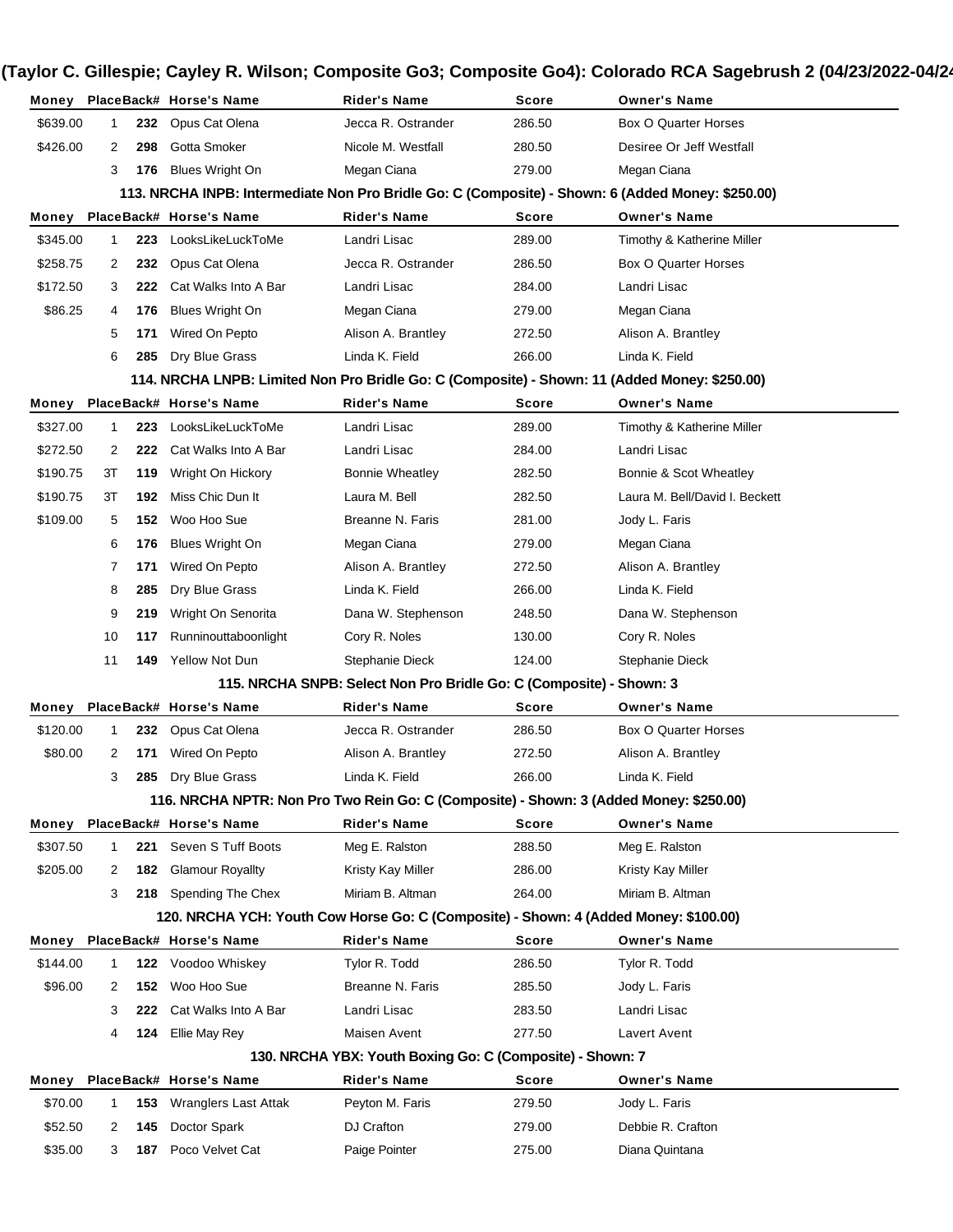| \$90.00                                                                               | 1                                                                           | 153 | <b>Wranglers Last Attak</b> | Peyton M. Faris         | 286.50 | Jody L. Faris                  |  |
|---------------------------------------------------------------------------------------|-----------------------------------------------------------------------------|-----|-----------------------------|-------------------------|--------|--------------------------------|--|
| Money                                                                                 |                                                                             |     | PlaceBack# Horse's Name     | <b>Rider's Name</b>     | Score  | <b>Owner's Name</b>            |  |
|                                                                                       | 160. NRCHA LNPBX: Limited Non Pro Boxing Go: C (Composite) - Shown: 12      |     |                             |                         |        |                                |  |
|                                                                                       | 11                                                                          | 100 | Saldarini                   | Gail Star-Cloutier      | 127.00 | Gail Star-Cloutier             |  |
|                                                                                       | 10                                                                          | 289 | Pep Cat Daddy O             | Landon Vigil            | 144.00 | Landon Vigil                   |  |
|                                                                                       | 9                                                                           | 136 | PJW One Time Only           | Margaret J. Anderson    | 265.00 | Margaret J. Anderson           |  |
|                                                                                       | 8                                                                           | 231 | Bet Hesa Cool Cat           | Roy J. Durbin, Jr.      | 275.50 | Roy J. Durbin, Jr.             |  |
|                                                                                       | 7                                                                           | 137 | <b>SJR Struck Diamonds</b>  | Mark D. Donner          | 276.00 | Mark D. Donner                 |  |
| \$8.25                                                                                | 5T                                                                          | 185 | Mintgundition               | Catherine A Brown-Swain | 278.00 | Rancho Santa Margarita         |  |
| \$8.25                                                                                | 5T                                                                          | 135 | Outta Prowlin               | Kelly Ann Preisser      | 278.00 | Kelly Ann Preisser             |  |
| \$28.88                                                                               | ЗT                                                                          | 130 | Playing With Rey            | Linda C. Cellini        | 280.00 | Linda C. Cellini               |  |
| \$28.88                                                                               | 3Т                                                                          | 104 | Bet Hesa Pepto              | Diane M. Clare          | 280.00 | Diane M. Clare                 |  |
| \$41.25                                                                               | 2                                                                           | 213 | A Spoonful Of Jonez         | Desiree D. Westfall     | 283.00 | Desiree Or Jeff Westfall       |  |
| \$49.50                                                                               | 1                                                                           | 105 | DT Whiskey Shine            | Tammy Lynne Penn        | 286.50 | Tammy Lynne Penn               |  |
| Money                                                                                 |                                                                             |     | PlaceBack# Horse's Name     | Rider's Name            | Score  | <b>Owner's Name</b>            |  |
| 155. NRCHA SNPBX: Select Non Pro Boxing Go: C (Composite) - Shown: 11                 |                                                                             |     |                             |                         |        |                                |  |
|                                                                                       | 12                                                                          |     | 225 SH Andy Chex            | Stacy A. Weisbach       | 142.50 | Stacy A. Weisbach              |  |
|                                                                                       | 11                                                                          | 186 | SS Some Hey Please          | Christine Ellis         | 260.50 | <b>Christine Ellis</b>         |  |
|                                                                                       | 10                                                                          | 136 | PJW One Time Only           | Margaret J. Anderson    | 265.00 | Margaret J. Anderson           |  |
|                                                                                       | 9                                                                           | 188 | Lenas Lil Dancer            | Karissa Misik           | 273.00 | Karissa Misik                  |  |
|                                                                                       | 8                                                                           | 191 | She Got Swagger             | Jessica Smith           | 274.50 | Jessica & Robert Smith         |  |
|                                                                                       | 7                                                                           | 289 | Pep Cat Daddy O             | Landon Vigil            | 275.00 | Landon Vigil                   |  |
|                                                                                       | 6                                                                           | 231 | Bet Hesa Cool Cat           | Roy J. Durbin, Jr.      | 275.50 | Roy J. Durbin, Jr.             |  |
| \$30.00                                                                               | 5                                                                           | 112 | Ms Royal Rey                | Micah Dahl              | 276.00 | Micah Dahl                     |  |
| \$45.00                                                                               | 4                                                                           | 130 | <b>Playing With Rey</b>     | Linda C. Cellini        | 280.00 | Linda C. Cellini               |  |
| \$60.00                                                                               | 3                                                                           | 118 | BF Little Big Time          | Josie Bunch             | 281.50 | Josie Bunch                    |  |
| \$75.00                                                                               | 2                                                                           | 194 | <b>Metallic Maverick</b>    | Kimberlee Gabel         | 285.00 | Kimberlee Gabel                |  |
| \$90.00                                                                               | $\mathbf{1}$                                                                | 105 | DT Whiskey Shine            | Tammy Lynne Penn        | 286.50 | Tammy Lynne Penn               |  |
| Money                                                                                 |                                                                             |     | PlaceBack# Horse's Name     | <b>Rider's Name</b>     | Score  | <b>Owner's Name</b>            |  |
|                                                                                       | 152. NRCHA INPBX: Intermediate Non Pro Boxing Go: C (Composite) - Shown: 12 |     |                             |                         |        |                                |  |
|                                                                                       | 10                                                                          | 136 | PJW One Time Only           | Margaret J. Anderson    | 265.00 | Margaret J. Anderson           |  |
|                                                                                       | 9                                                                           | 188 | Lenas Lil Dancer            | Karissa Misik           | 273.00 | Karissa Misik                  |  |
|                                                                                       | 8                                                                           | 231 | Bet Hesa Cool Cat           | Roy J. Durbin, Jr.      | 275.50 | Roy J. Durbin, Jr.             |  |
|                                                                                       | 7                                                                           | 137 | <b>SJR Struck Diamonds</b>  | Mark D. Donner          | 276.00 | Mark D. Donner                 |  |
|                                                                                       | 6                                                                           | 185 | Mintgundition               | Catherine A Brown-Swain | 278.00 | Rancho Santa Margarita         |  |
| \$137.50                                                                              | 5                                                                           | 192 | Miss Chic Dun It            | Laura M. Bell           | 278.50 | Laura M. Bell/David I. Beckett |  |
| \$240.63                                                                              | ЗT                                                                          | 130 | <b>Playing With Rey</b>     | Linda C. Cellini        | 280.00 | Linda C. Cellini               |  |
| \$240.63                                                                              | ЗT                                                                          | 104 | Bet Hesa Pepto              | Diane M. Clare          | 280.00 | Diane M. Clare                 |  |
| \$343.75                                                                              | 2                                                                           | 213 | A Spoonful Of Jonez         | Desiree D. Westfall     | 283.00 | Desiree Or Jeff Westfall       |  |
| \$412.50                                                                              | $\mathbf{1}$                                                                | 105 | DT Whiskey Shine            | Tammy Lynne Penn        | 286.50 | Tammy Lynne Penn               |  |
| Money                                                                                 |                                                                             |     | PlaceBack# Horse's Name     | <b>Rider's Name</b>     | Score  | <b>Owner's Name</b>            |  |
| 151. NRCHA NPBX: Non Pro Boxing Go: C (Composite) - Shown: 10 (Added Money: \$500.00) |                                                                             |     |                             |                         |        |                                |  |
|                                                                                       | 7                                                                           | 235 | Moms Last Bett              | <b>Ralsten LePlatt</b>  | 142.50 | Dustin D. LePlatt              |  |
|                                                                                       | 6                                                                           | 101 | <b>MCR Tivio Panda</b>      | Joslyn Topolnicki       | 240.00 | Joslyn Topolnicki              |  |
|                                                                                       | 5                                                                           | 280 | <b>SS Frosted Flake</b>     | Alexa Benavidez         | 252.00 | Susan Vreeman                  |  |
| \$17.50                                                                               | 4                                                                           | 296 | DJ Boons Peppy              | Alexa Benavidez         | 268.50 | Holly L Shockro                |  |
|                                                                                       |                                                                             |     |                             |                         |        |                                |  |